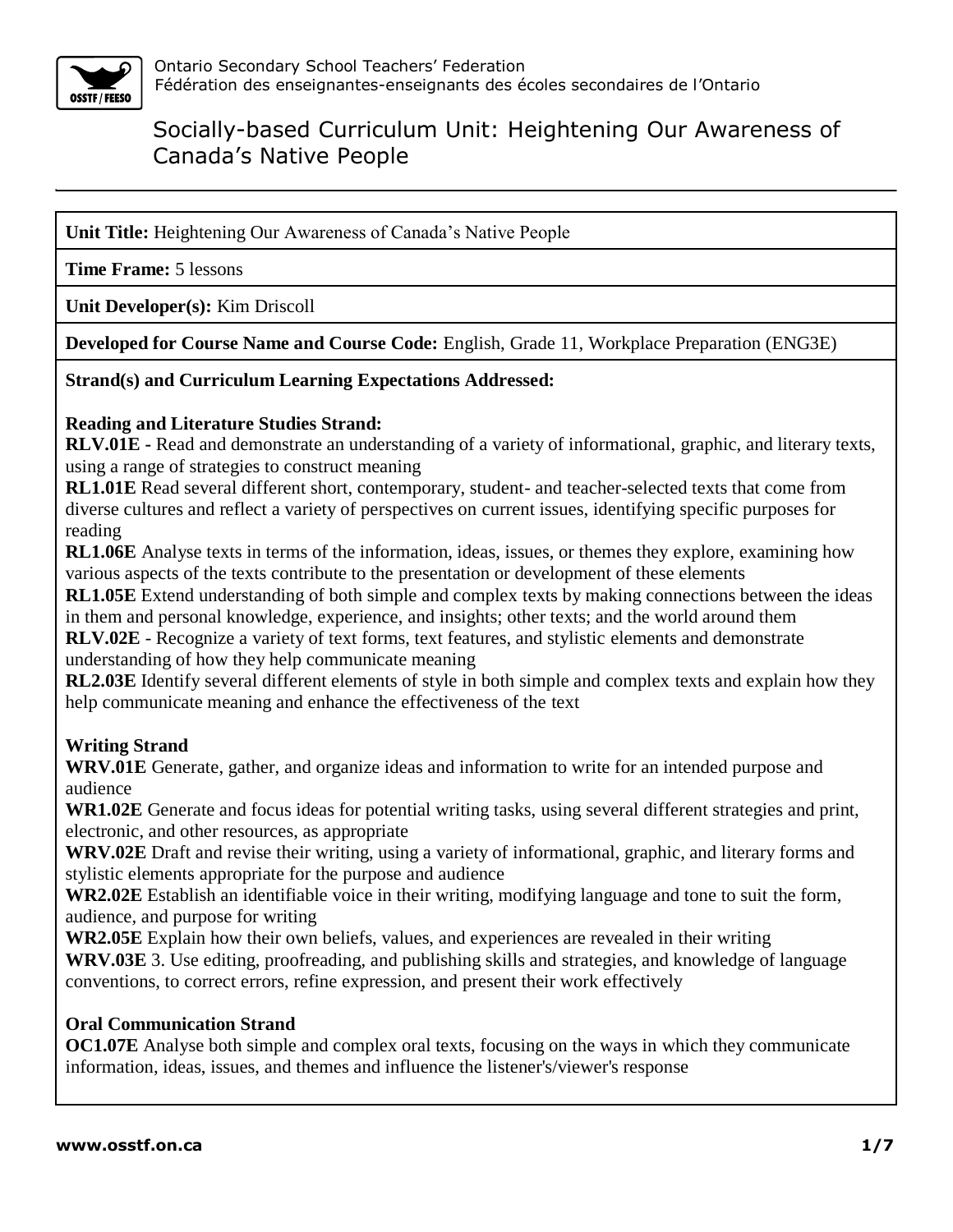

**OC1.08E** Identify the perspectives and/or biases evident in both simple and complex oral texts and comment on any questions they may raise about beliefs, values, identity, and power

**OC2.04E** Use appropriate words, phrases, and terminology, and several different stylistic devices, to communicate their meaning and engage their intended audience

### **Media Studies Strand**

**MS1.02E** Interpret simple and complex media texts, identifying and explaining the overt and implied messages they convey

**MS1.03E** Evaluate how effectively information, ideas, issues, and opinions are communicated in both simple and complex media texts and decide whether the texts achieve their intended purpose

**MS1.04E I**dentify and explain different audience responses to selected media texts

**MS1.05E** Identify the perspectives and/or biases evident in both simple and complex media texts, and comment on any questions they may raise about beliefs, values, and identity

## **Desired Results**

#### **Unit Description:**

This unit uses W.P. Kinsella's short story anthology *Dance Me Outside* for a comparison between story and film. Because of its very funny stories, written in an unconventional style, students engage quickly and like the characters immediately. Published in 1977, the literature lends itself not only to a study of the past and present treatment of Natives in Canada, but also to an understanding of the behaviour of non-Natives. As the topic of Natives is very rich, this unit may be expanded beyond this book and the 5 lessons provided here.

### **Enduring Understandings / Learning:**

The big ideas that students will understand include: tolerance, awareness, and acceptance of Native culture. The key knowledge concepts include:

- learning about different types of values and value systems as they apply to individuals and different cultures;
- learning more about the definitions of stereotypes, discrimination and racism as they apply to the stories studied;
- learning about standard and non-standard language usage and their place in different societies;
- differentiating between connotation and denotation.

Skills that the students will learn as a result of this unit include reading for meaning and analysis, and critical thinking skills.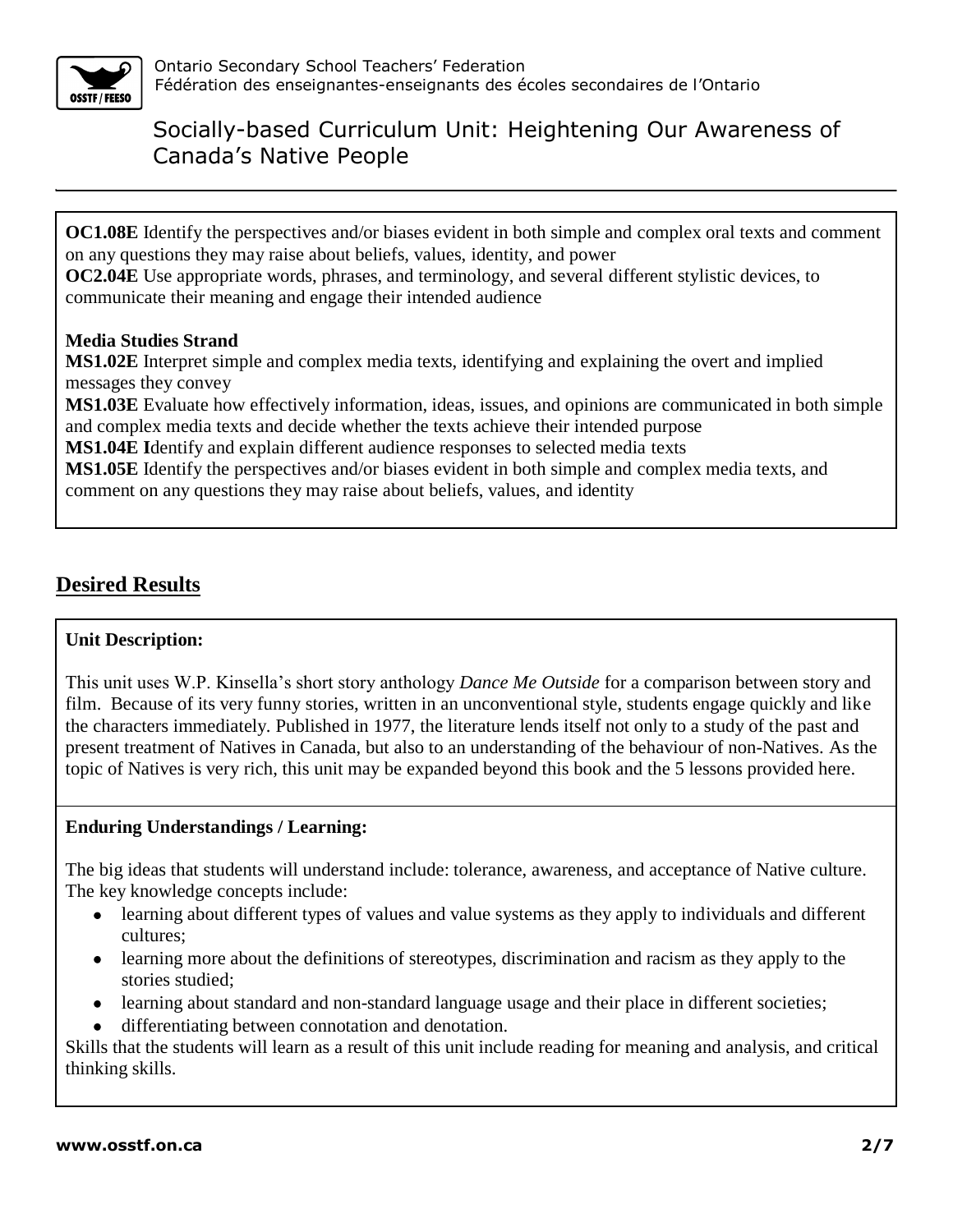

## **Assessment Tasks**

#### **Performance Tasks and Other Evidence That Will Demonstrate the Knowledge and Skills Acquired**:

Students will write a personal essay on values. This should be assigned on the first day and then worked on each day over the course of the unit.

Students will answer questions, either orally or written, or a combination of the two, for at least 5 stories. Students will discuss language effectiveness as it relates to themselves and the book. Students will debate whether the movie is better than the book.

#### **Assessment Criteria:**

Rubrics and marking schemes are attached for the personal essay assignment and the debate assignment. The questions may be evaluated either orally, or written or a combination of the two. Similarly, parts of the Language Usage Worksheet (Appendix 5) may be evaluated in a variety of ways. It is reasonable to do a combination of each for a 5 day unit.

## **Unit Planning Notes**

#### **Prior Learning Necessary**:

Students should have all the necessary prerequisites from at least English 2L.

#### **Preparation Notes (if any):**

The teacher and class will need copies of *Dance Me Outside* (Oberon, 1977).

The unit is self-contained, and while teachers who know a lot about Native culture will be able to enrich the discussion, the stories and their message will provide ample content for discussion and work. This unit is based only on the first 5 stories, but depending on the timing and the level of engagement by the students, this 16 story collection can easily be extended to a 4 week unit.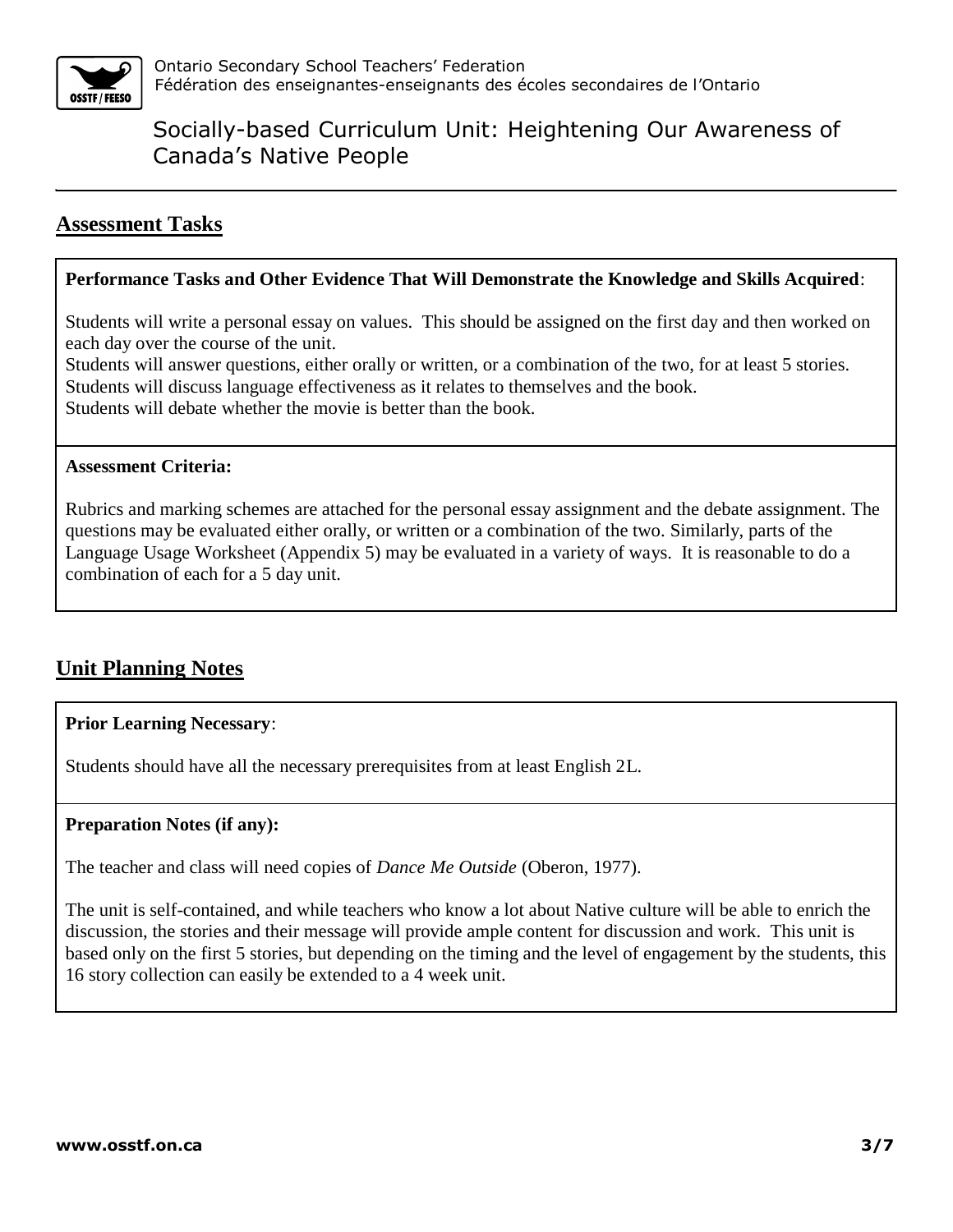

## **Learning Plan**

### **Lesson 1**

**Objective**: To have students distinguish between different types of values and to identify those that matter to them

**Format:** This lesson should include either a teacher-led discussion, small group discussion or a Think/Pair/Share discussion based on the following questions:

- What are values?
- How do you get values?
- Can values change? Why? How?
- Are there different values for different cultures? Why? (e.g. why some cultures prefer male babies to female babies)

Students should spend some time brainstorming abstract values and concrete values.

Please see Appendix 1 - Values to have a better idea of the nature of the discussion and the direction in which it should or may go.

Following the discussion, a handout or board note of Appendix 1 should be given to students.

Finally, introduce the brief personal essay writing assignment which will have students focus on their own values. (Appendix 2 - Personal Essay Rubric)

### **Lesson 2**

Review the previous lesson's discussion on values. Clarify any points.

Introduce the book by handing it out and having students "judge a book by its cover." Emphasize that it is a Canadian book written about Native Canadians. It is worthwhile to read the back of the book and to discuss some key statements such as, "Kinsella refuses to take a tragic (he would call it sentimental) view of Indian life, and "...it is the white man and his civilization that are seen to be absurd." Ask students if they have any preconceived notions of Natives or if they are aware of any stereotypes that exist about Natives. Once these two statements have been discussed and analyzed, the fact that Kinsella is a non-Native and the notion of *cultural appropriation* can be discussed.

Teacher reads aloud the first story in the *Dance Me Outside* anthology, "Illiana comes home"(15 pgs). Students work through questions.(Appendix 3 – Questions for Stories from *Dance Me Outside*)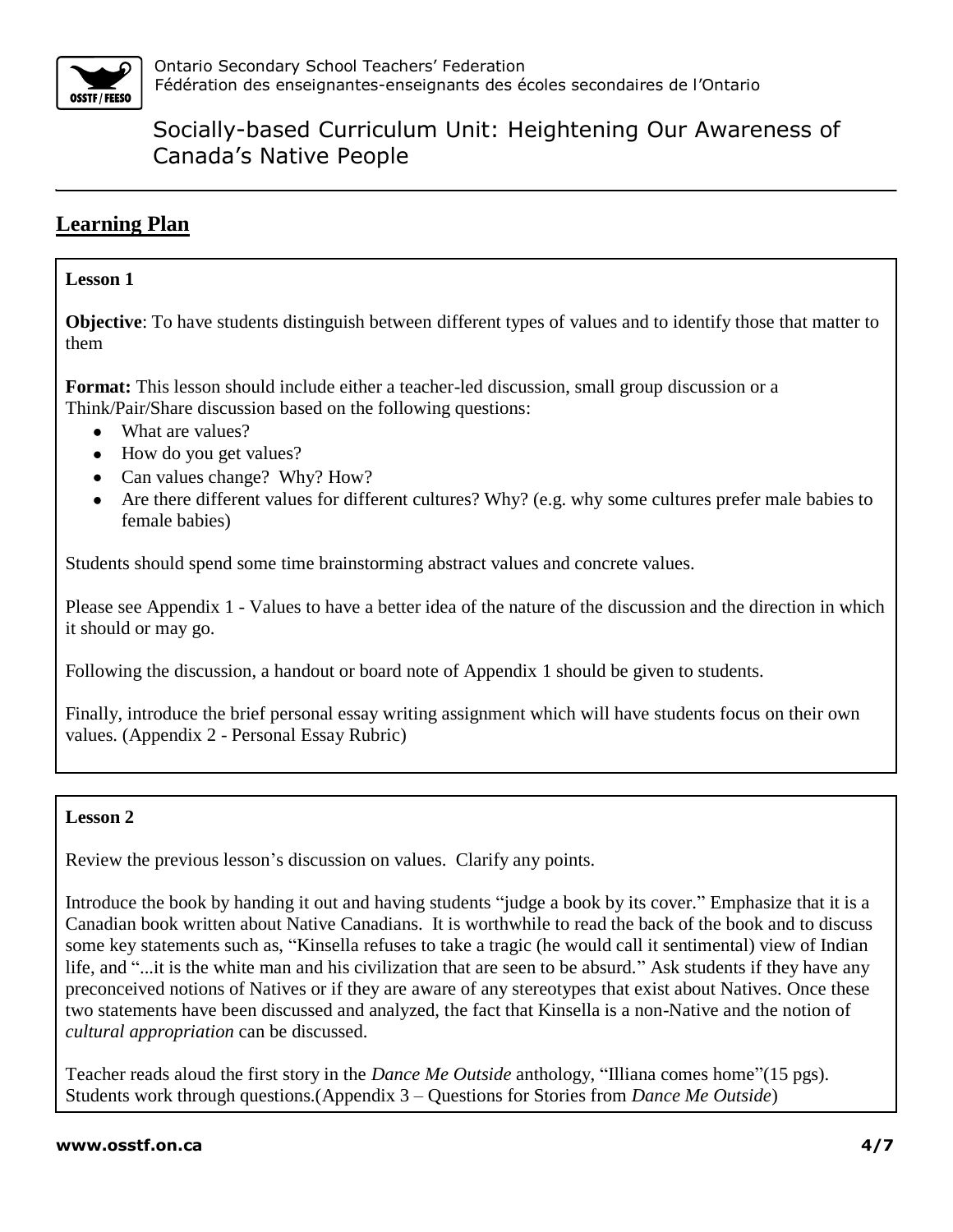

Students complete the Values Chart (Appendix 4). This chart identifies specific characters and requires the students to identify what each character values and why.

### **Lesson 3**

**Objective**: To have students recognize the power of language in a variety of settings. Use Appendix 5 – Language Usage Worksheet for this lesson. Depending on the nature of the class, the discussion may be led by the teacher or the students may work in small groups or in pairs.

Teacher: In many ways this is a book that is not at all typical of books that you have more than likely read in your high school English classes so far. Why?

Students may make reference to the non-standard language usage. They might also make reference to the expletives and some of the sexual content.

The discussion should cover some of the following topics:

- the use of expletives and their effectiveness and/or offensiveness
- the appropriateness/inappropriateness of the sexual content
- Silas's effectiveness as a communicator
- $\bullet$  the effectiveness of this book for grade 11s
- students' own language usage

Other aspects of language that may be discussed if deemed appropriate for the group include the following:

- Non-standard English is used by a lot of people.
- Everyone understands non-standard English; it's not necessarily bad. However, it doesn't follow the rules of grammar and sometimes listeners pass judgement on the speaker
- It's important to recognize that by using it, sometimes the speaker labels himself as uneducated or not caring about how he/she sounds.
- Typically, educated people do not use it especially when doing important political, societal, educational, religious, business and government work.

Other definitions that may be useful:

- Vernacular: the everyday language of people
- Dialect: the regional variety of language which is noted by pronunciation and grammar Examples include: Canadian pronunciation of "about" which is distinct its American pronunciation, and Southern United States usage of "y'all".

Read second story in anthology, "Dance Me Outside" (8 pgs). Students complete the questions pertaining to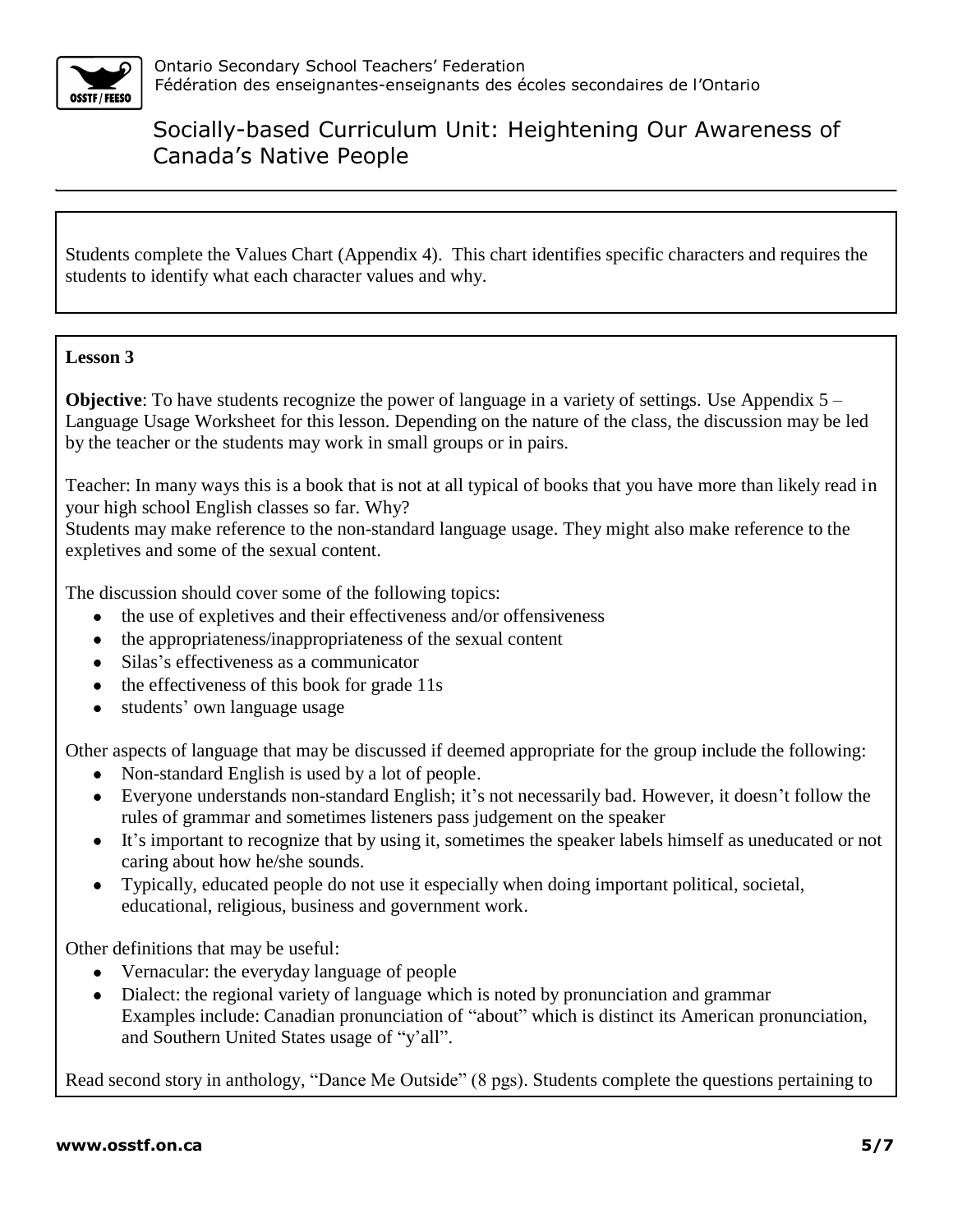

that story in Appendices 3 and 4.

### **Lesson 4**

**Objective:** To build on the lesson on language by making students recognize the power of individual words and short phrases, as well as behaviours and actions as they apply to particular groups of people.

\*Because of the sensitive nature of this lesson, it is advisable to have a teacher-led discussion to avoid any conflict.

Teacher: What does it mean to be politically incorrect? Hopefully, students are, to some extent, aware of what it means.

Definition of politically incorrect: Language or behaviour that is not offensive to particular racial, cultural or other identity groups.

Discuss other politically incorrect words, phrases and why they are unacceptable or not always the best choice of words to use. For example, squaw, retard, fag, etc. This discussion has the potential to lead into a solid conversation about stereotypes which are in *Dance Me Outside*.

Read third story in anthology "Horse Collars" (5 pgs). Students complete the questions pertaining to this story in Appendix 4 and then complete Appendix 6 - Examples of Political Incorrectness Worksheet.

#### **Lesson 5**

*Dance Me Outside*-The Movie

Introduce the 1995 movie (84 minutes) with the idea of showing half of the movie on one day, and the remaining half the next day. Let students know that the movie inspired the television series "The Rez".

Students should be given the Movie Analysis Worksheet (Appendix 7) and discuss the questions before viewing the movie.

After viewing, students should be prepared to answer how the movie "broke entirely new ground" (back cover of book).

Finally, students prepare for and debate whether the book is better than the movie. (Appendix 8)